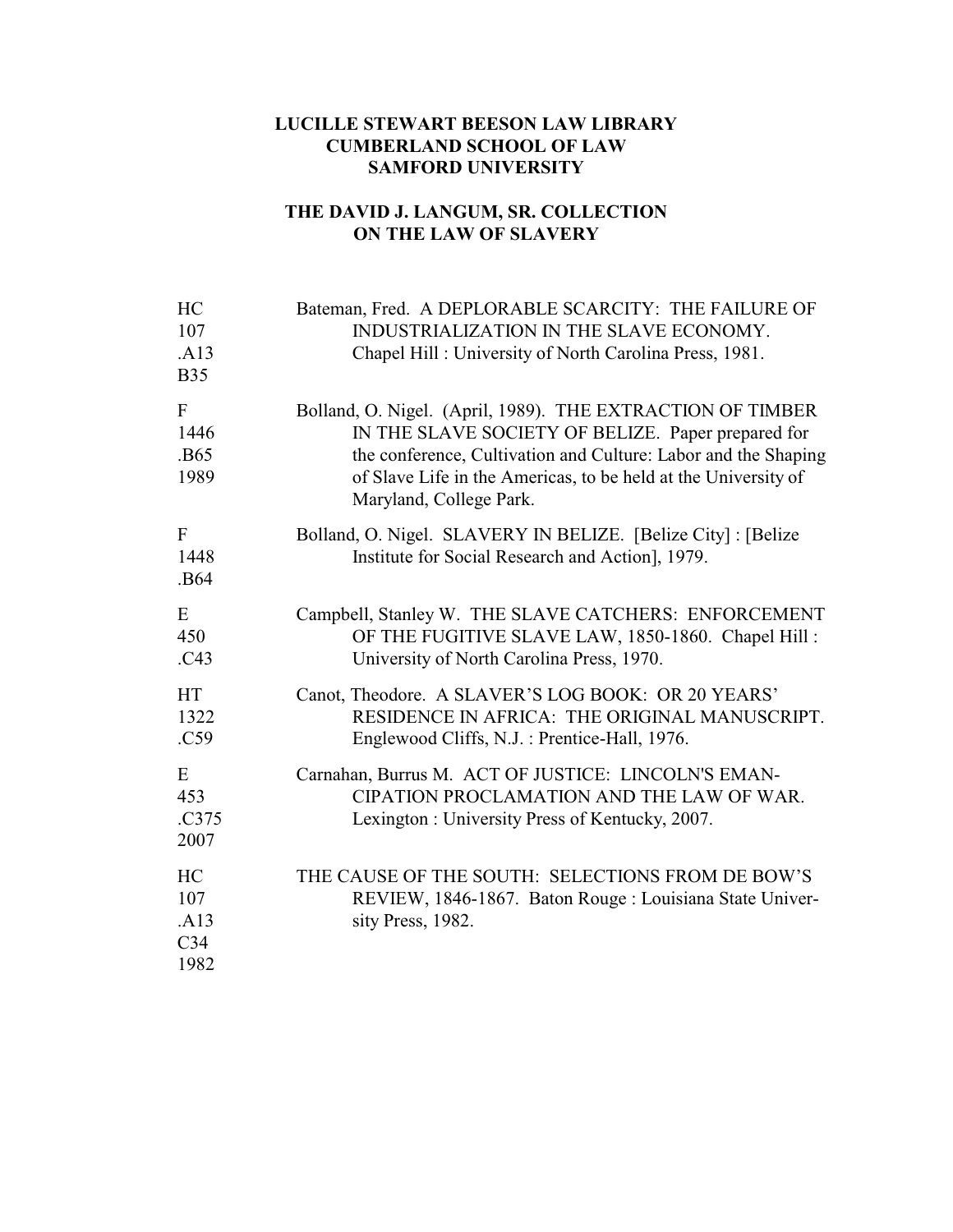| KF<br>4545<br>.S5<br>C6<br>1999<br>c.2 | Cobb, Thomas Read Rootes. AN INQUIRY INTO THE LAW OF<br>NEGRO SLAVERY IN THE UNITED STATES OF<br>AMERICA: TO WHICH IS PREFIXED, AN HISTORICAL<br>SKETCH OF SLAVERY. Athens, Ga.: University of Georgia<br>Press, 1999. |
|----------------------------------------|------------------------------------------------------------------------------------------------------------------------------------------------------------------------------------------------------------------------|
| <b>KF</b><br>4545<br>.S5<br>C66<br>c.2 | Cover, Robert M. JUSTICE ACCUSED: ANTISLAVERY AND<br>THE JUDICIAL PROCESS. New Haven: Yale University<br>Press, 1975.                                                                                                  |
| <b>HT</b><br>867<br>.D38<br>1975       | Davis, David Brion. THE PROBLEM OF SLAVERY IN THE AGE<br>OF REVOLUTION, 1770-1823. Ithaca, N.Y.: Cornell Univer-<br>sity Press, 1975.                                                                                  |
| <b>HT</b><br>871<br>.D3<br>1969        | Davis, David Brion. THE PROBLEM OF SLAVERY IN WESTERN<br>CULTURE. Ithaca, N.Y.: Cornell University Press, 1969,<br>1966.                                                                                               |
| <b>HT</b><br>861<br>.D38<br>1984       | Davis, David Brion. SLAVERY AND HUMAN PROGRESS. New<br>York: Oxford University Press, 1984.                                                                                                                            |
| F<br>2659<br>.N4<br>D42<br>1971        | Degler, Carl N. NEITHER BLACK NOR WHITE: SLAVERY AND<br>RACE RELATIONS IN BRAZIL AND THE UNITED<br>STATES. New York: Macmillan, 1971.                                                                                  |
| ΚF<br>4545<br>.S5<br>D45<br>2007       | DeLombard, Jeannine Marie. SLAVERY ON TRIAL: LAW,<br>ABOLITIONISM, AND PRINT CULTURE. Chapel Hill:<br>University of North Carolina Press, 2007.                                                                        |
| F<br>1446<br>.D56<br>1973              | Dobson, Narda. A HISTORY OF BELIZE. Trinidad : Longman<br>Caribbean, 1973.                                                                                                                                             |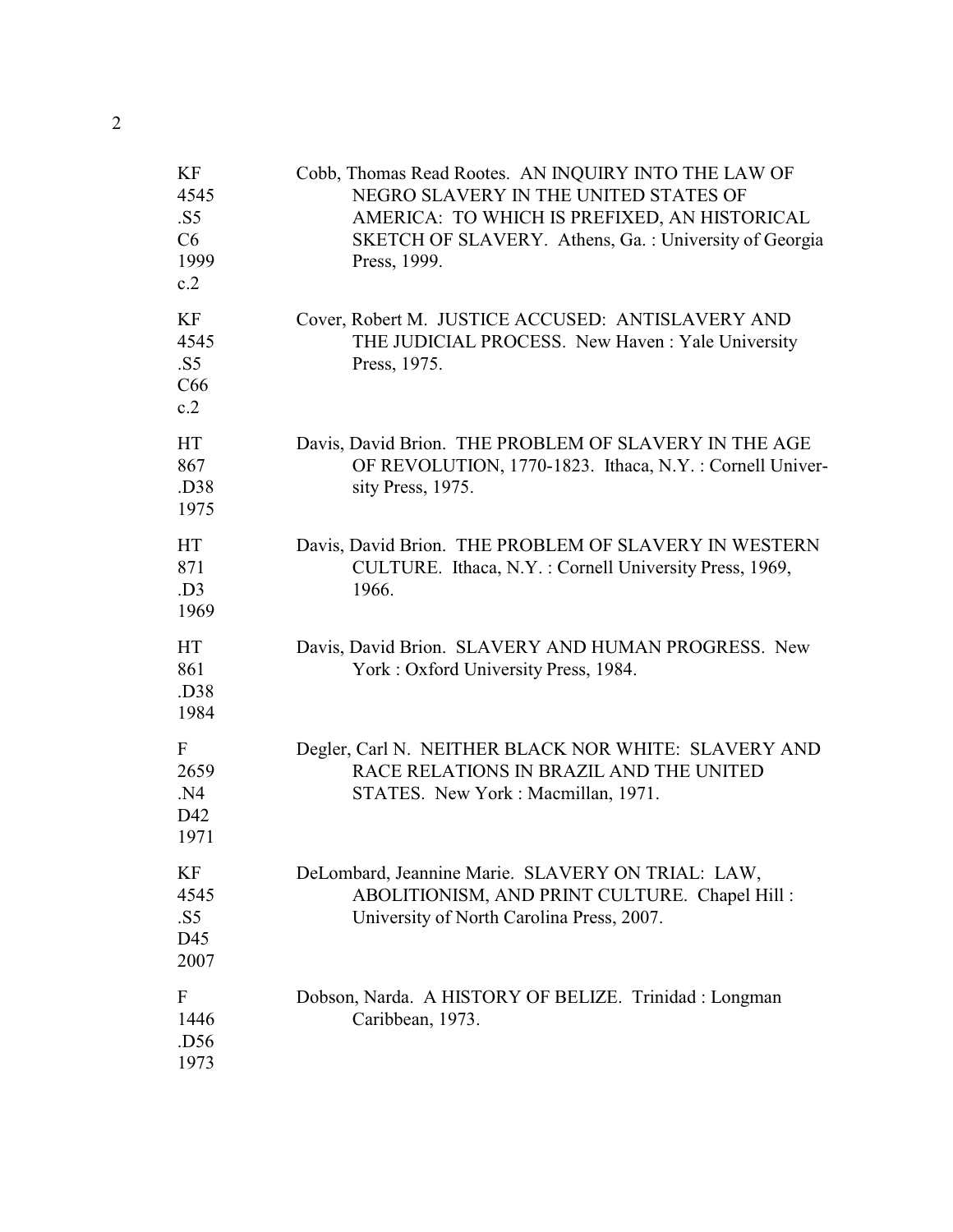| E<br>443<br>.E82<br>1979                       | Escott, Paul D. SLAVERY REMEMBERED: A RECORD OF<br>TWENTIETH-CENTURY SLAVE NARRATIVES. Chapel<br>Hill: University of North Carolina Press, 1979.                                         |
|------------------------------------------------|------------------------------------------------------------------------------------------------------------------------------------------------------------------------------------------|
| KF<br>4545<br>.S5<br>F43<br>c.3                | Fehrenbacher, Don Edward. THE DRED SCOTT CASE, ITS<br>SIGNIFICANCE IN AMERICAN LAW AND POLITICS.<br>New York: Oxford University Press, 1978.                                             |
| <b>KF</b><br>4545<br>.S5<br>F45<br>1997<br>c.2 | Finkelman, Paul. DRED SCOTT V. SANDFORD: A BRIEF<br>HISTORY WITH DOCUMENTS. Boston: Bedford Books,<br>1997.                                                                              |
| KF<br>4545<br>.S5<br>F56<br>c.2                | Finkelman, Paul. AN IMPERFECT UNION: SLAVERY, FEDER-<br>ALISM, AND COMITY. Chapel Hill: University of North<br>Carolina Press, 1981.                                                     |
| <b>KF</b><br>4545<br>.S5<br>F563               | Finkelman, Paul. THE LAW OF FREEDOM AND BONDAGE: A<br>CASEBOOK. New York: Oceana Publications, 1986.                                                                                     |
| KF<br>4545<br>.S5<br>A123<br>1985<br>c.2       | Finkelman, Paul. SLAVERY IN THE COURTROOM: AN ANNO-<br>TATED BIBLIOGRAPHY OF AMERICAN CASES. Wash-<br>ington: Library of Congress: For sale by the Supt. of Docs.,<br>U.S. G.P.O., 1985. |
| E<br>453<br>.F8                                | Franklin, John Hope. THE EMANCIPATION PROCLAMATION.<br>Garden City, N.Y.: Doubleday, 1963.                                                                                               |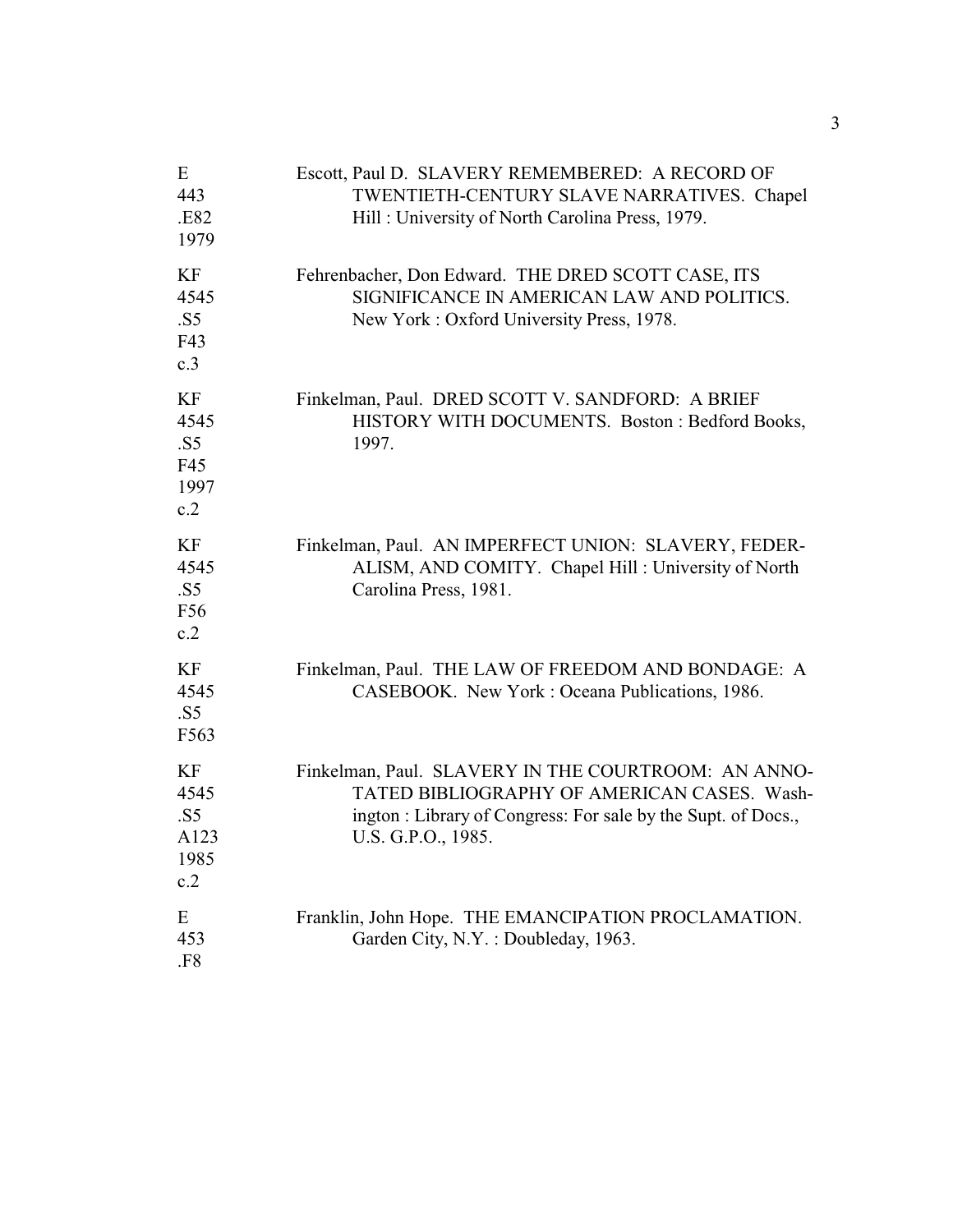| KF<br>4545<br>.S5<br>A52<br>Series <sub>6</sub><br>$v.1 - v.2$ | FREE BLACKS, SLAVES, AND SLAVEOWNERS IN CIVIL AND<br>CRIMINAL COURTS: THE PAMPHLET LITERATURE.<br>Clark, N.J. : Lawbook Exchange, 2007.                                                                                |
|----------------------------------------------------------------|------------------------------------------------------------------------------------------------------------------------------------------------------------------------------------------------------------------------|
| E<br>442<br>.G45<br>1967                                       | Genovese, Eugene D. THE POLITICAL ECONOMY OF SLAVERY:<br>STUDIES IN THE ECONOMY & SOCIETY OF THE SLAVE<br>SOUTH. New York: Vintage Books, 1967, c1965.                                                                 |
| E<br>443<br>.G46<br>1976                                       | Genovese, Eugene D. ROLL, JORDAN, ROLL: THE WORLD THE<br>SLAVES MADE. New York: Vintage Books, 1976, c1974.                                                                                                            |
| KF<br>4545<br>.S5<br>G <sub>6</sub><br>1968                    | Goodell, William. THE AMERICAN SLAVE CODE IN THEORY<br>AND PRACTICE; ITS DISTINCTIVE FEATURES,<br>SHOWN BY ITS STATUTES, JUDICIAL DECISIONS, AND<br>ILLUSTRATIVE FACTS. New York: Negro Universities<br>Press, [1968]. |
| KF<br>223<br>.M67<br>G67<br>2013                               | Gordan, John D. THE FUGITIVE SLAVE RESCUE TRIAL OF<br>ROBERT MORRIS: BENJAMIN ROBBINS CURTIS ON<br>THE ROAD TO DRED SCOTT. Clark, New Jersey: Talbot<br>Publishing, [2013]                                             |
| KF<br>368<br>.L847<br>H <sub>53</sub><br>2002                  | Hicks, Paul DeForest. JOSEPH HENRY LUMPKIN: GEORGIA'S<br>FIRST CHIEF JUSTICE. Athens, Ga.: University of Georgia<br>Press, 2002.                                                                                       |
| KF<br>4757<br>.H53<br>1980<br>c.2                              | Higginbotham, A. Leon. IN THE MATTER OF COLOR: RACE<br>AND THE AMERICAN LEGAL PROCESS: THE COLO-<br>NIAL PERIOD. Oxford; New York: Oxford University Press,<br>1980.                                                   |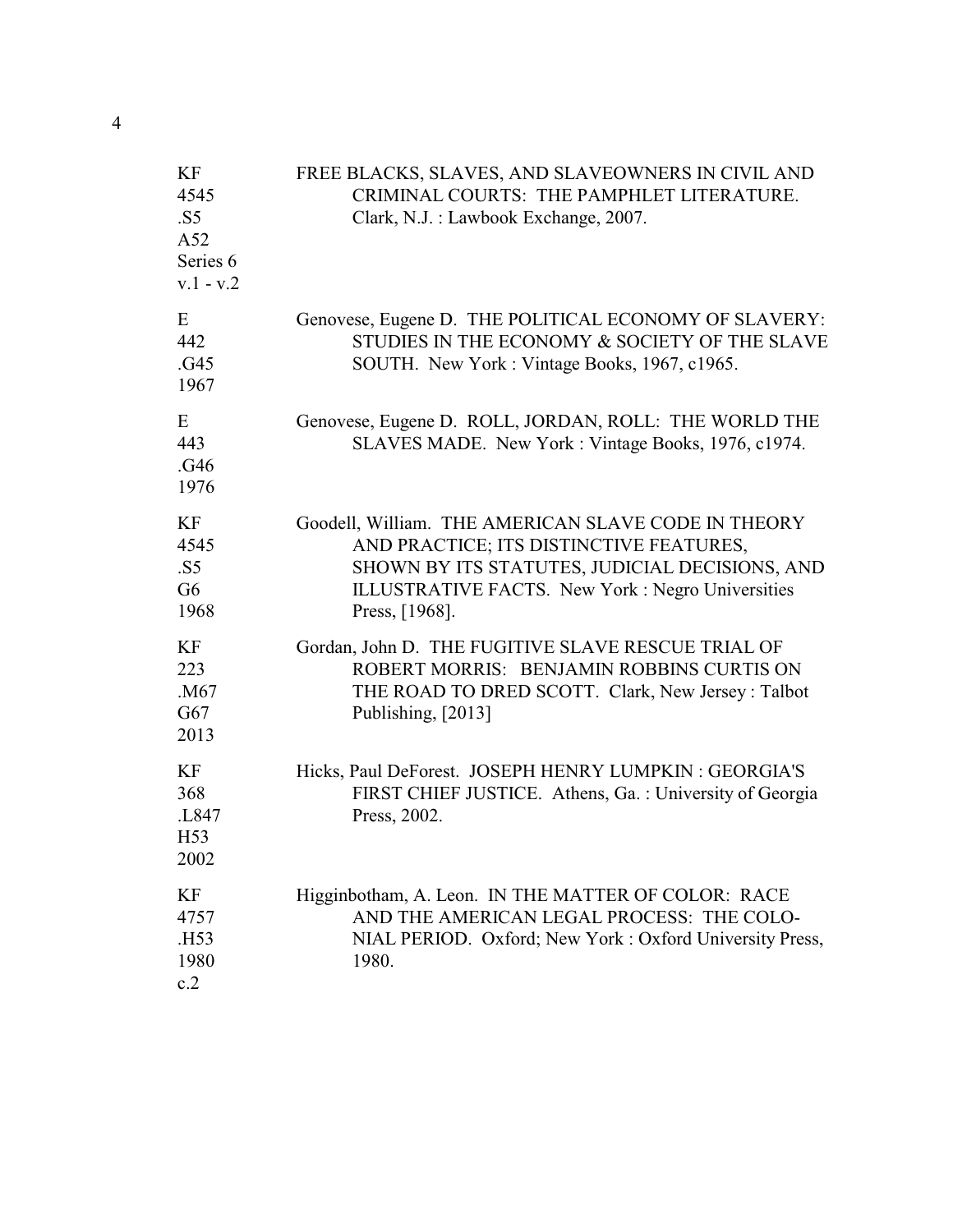| HV<br>8145<br>.S6<br>H <sub>55</sub><br>c.2                   | Hindus, Michael Stephen. PRISON AND PLANTATION: CRIME,<br>JUSTICE, AND AUTHORITY IN MASSACHUSETTS<br>AND SOUTH CAROLINA, 1767-1878. Chapel Hill:<br>University of North Carolina Press, 1980. |
|---------------------------------------------------------------|-----------------------------------------------------------------------------------------------------------------------------------------------------------------------------------------------|
| <b>KFT</b><br>411.5<br>.A34<br>H <sub>68</sub><br>1986<br>c.2 | Howington, Arthur F. WHAT SAYETH THE LAW: THE TREAT-<br>MENT OF SLAVES AND FREE BLACKS IN THE STATE<br>AND LOCAL COURTS OF TENNESSEE. New York: Gar-<br>land Pub., 1986.                      |
| <b>HM</b><br>22<br>.U6<br>H842<br>1985                        | Hughes, Henry. SELECTED WRITINGS OF HENRY HUGHES,<br>ANTEBELLUM SOUTHERNER, SLAVOCRAT, SOCIOLO-<br>GIST. Jackson: University Press of Mississippi, 1985.                                      |
| E<br>449<br>.126<br>1981                                      | THE IDEOLOGY OF SLAVERY: PROSLAVERY THOUGHT IN<br>THE ANTEBELLUM SOUTH, 1830-1860. Baton Rouge:<br>Louisiana State University Press, 1981.                                                    |
| E<br>447<br>.J66<br>1988                                      | Jones, Howard. MUTINY ON THE AMISTAD: THE SAGA OF A<br>SLAVE REVOLT AND ITS IMPACT ON AMERICAN<br>ABOLITION, LAW, AND DIPLOMACY. New York: Oxford<br>University Press, 1988, c1987.           |
| E<br>446<br>.J67<br>1974                                      | Jordan, Winthrop D. THE WHITE MAN'S BURDEN: HISTORICAL<br>ORIGINS OF RACISM IN THE UNITED STATES. New<br>York: Oxford University Press, 1974.                                                 |
| KF<br>4545<br>.S5<br>L63<br>2001                              | LOCAL MATTERS: RACE, CRIME, AND JUSTICE IN THE<br>NINETEENTH-CENTURY SOUTH. Athens: University of<br>Georgia Press, 2001.                                                                     |
| Ε<br>443<br>.M38<br>2004                                      | Martin, Jonathan D. DIVIDED MASTERY: SLAVE HIRING IN<br>THE AMERICAN SOUTH. Cambridge, Mass.: Harvard<br>University Press, 2004.                                                              |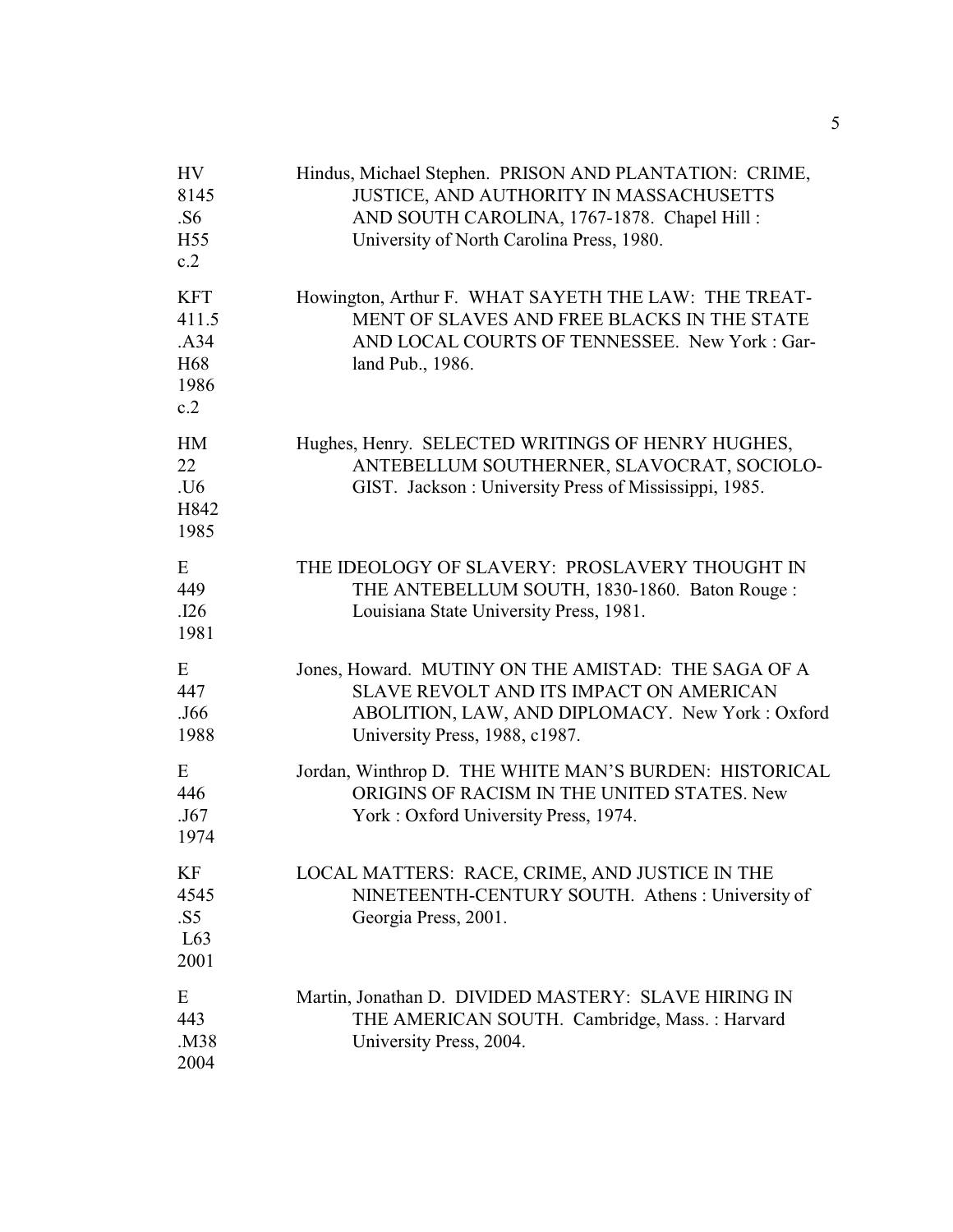| Ε<br>441<br>.O18<br>1982                     | Oakes, James. THE RULING RACE: A HISTORY OF AMERICAN<br>SLAVEHOLDERS. New York: Knopf, 1982.                                                                                                                                                           |
|----------------------------------------------|--------------------------------------------------------------------------------------------------------------------------------------------------------------------------------------------------------------------------------------------------------|
| E<br>99<br>.C5<br>P394<br>1979               | Perdue, Theda. SLAVERY AND THE EVOLUTION OF CHERO-<br>KEE SOCIETY, 1540-1866. Knoxville: University of Ten-<br>nessee Press, 1979.                                                                                                                     |
| E<br>441<br>P549.<br>1969                    | Phillips, Ulrich Bonnell. AMERICAN NEGRO SLAVERY: A<br>SURVEY OF THE SUPPLY, EMPLOYMENT AND<br>CONTROL OF NEGRO LABOR AS DETERMINED BY<br>THE PLANTATION REGIME. 2 <sup>nd</sup> paperback ed. Baton<br>Rouge: Louisiana State University Press, 1969. |
| HC<br>107<br>.A13<br>P <sub>66</sub><br>1968 | Phillips, Ulrich Bonnell. THE SLAVE ECONOMY OF THE OLD<br>SOUTH: SELECTED ESSAYS IN ECONOMIC AND<br>SOCIAL HISTORY. Baton Rouge : Louisiana State Univer-<br>sity Press, 1968.                                                                         |
| HT<br>867<br>.D385<br>1985                   | Plumb, J. H. SPREADING THE NEWS: SLAVERY AND HUMAN<br>PROGRESS BY DAVID BRION DAVIS, OXFORD UNI-<br>VERSITY PRESS. New York: The New York Review,<br>1985.                                                                                             |
| F<br>379<br>N59<br>N445<br>2003              | Schafer, Judith Kelleher. BECOMING FREE, REMAINING FREE:<br>MANUMISSION AND ENSLAVEMENT IN NEW<br>ORLEANS, 1846-1862. Baton Rouge : Louisiana State Uni-<br>versity, 2003.                                                                             |
| Ε<br>444<br>.S57<br>1977                     | SLAVE TESTIMONY: TWO CENTURIES OF LETTERS,<br>SPEECHES, INTERVIEWS, AND AUTOBIOGRAPHIES.<br>Baton Rouge: Louisiana State University Press, 1977.                                                                                                       |
| KF<br>4545<br>.S5<br>S556<br>1987            | SLAVERY, RACE AND THE AMERICAN LEGAL SYSTEM,<br>1700-1872. New York, NY: Garland Publishing, Inc., [1987].                                                                                                                                             |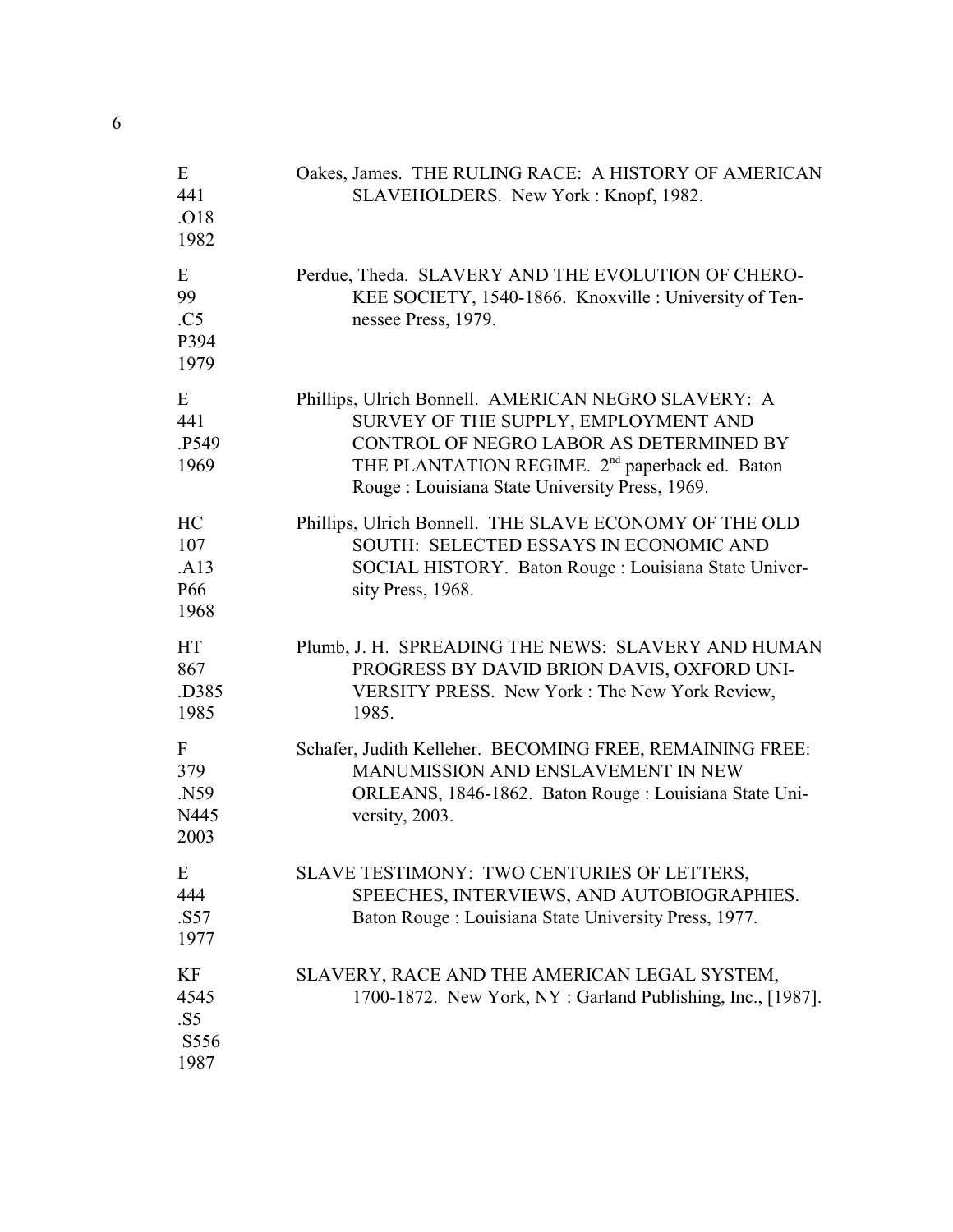| KF<br>4545<br>.S5<br>A52<br>Series 1<br>$v.1 - v.3$ | SOUTHERN SLAVES IN FREE STATE COURTS: THE PAM-<br>PHLET LITERATURE. Clark, N.J. : Lawbook Exchange,<br>2012.                                                                                                                                                                                                                                                    |
|-----------------------------------------------------|-----------------------------------------------------------------------------------------------------------------------------------------------------------------------------------------------------------------------------------------------------------------------------------------------------------------------------------------------------------------|
| E<br>441<br>.S8<br>1978                             | Stampp, Kenneth M. THE PECULIAR INSTITUTION: SLAVERY<br>IN THE ANTE-BELLUM SOUTH. New York: A.A. Knopf,<br>1978.                                                                                                                                                                                                                                                |
| KF<br>4545<br>.S5<br>S <sub>8</sub><br>1968<br>c.2  | Stroud, George McDowell. A SKETCH OF THE LAWS RELATING<br>TO SLAVERY IN THE SEVERAL STATES OF THE<br>UNITED STATES OF AMERICA: WITH SOME ALTER-<br>ATIONS AND CONSIDERABLE ADDITIONS. New York:<br>Negro University Press, [1968].                                                                                                                              |
| KF<br>4545<br>.S5<br>T87<br>1981                    | Tushnet, Mark V. THE AMERICAN LAW OF SLAVERY, 1810-<br>1860: CONSIDERATIONS OF HUMANITY AND INTER-<br>EST. Princeton, N.J.: Princeton University Press, 1981.                                                                                                                                                                                                   |
| KF<br>4545<br>.S5<br>W34<br>1998                    | Wahl, Jenny Bourne. THE BONDSMAN'S BURDEN: AN ECONO-<br>MIC ANALYSIS OF THE COMMON LAW OF SOUTHERN<br>SLAVERY. Cambridge; New York: Cambridge University<br>Press, 1998.                                                                                                                                                                                        |
| E<br>444<br>.W37<br>1980                            | WEEVILS IN THE WHEAT: INTERVIEWS WITH VIRGINIA<br>EX-SLAVES. 1 <sup>st</sup> paperback ed. Bloomington : Indiana<br>University Press, 1980, c1976.                                                                                                                                                                                                              |
| KF<br>4545<br>.S5<br>A <sub>5</sub><br>1968<br>c.2  | Wheeler, Jacob D. A PRACTICAL TREATISE ON THE LAW OF<br>SLAVERY, BEING A COMPILATION OF ALL THE<br>DECISIONS MADE ON THAT SUBJECT IN THE SEVER-<br>AL COURTS OF THE UNITED STATES AND STATE<br>COURTS, WITH COPIOUS NOTES AND REFERENCES<br>TO THE STATUTES AND OTHER AUTHORITIES, SYSTE-<br>MATICALLY ARRANGED. New York: Negro Universities<br>Press, [1968]. |